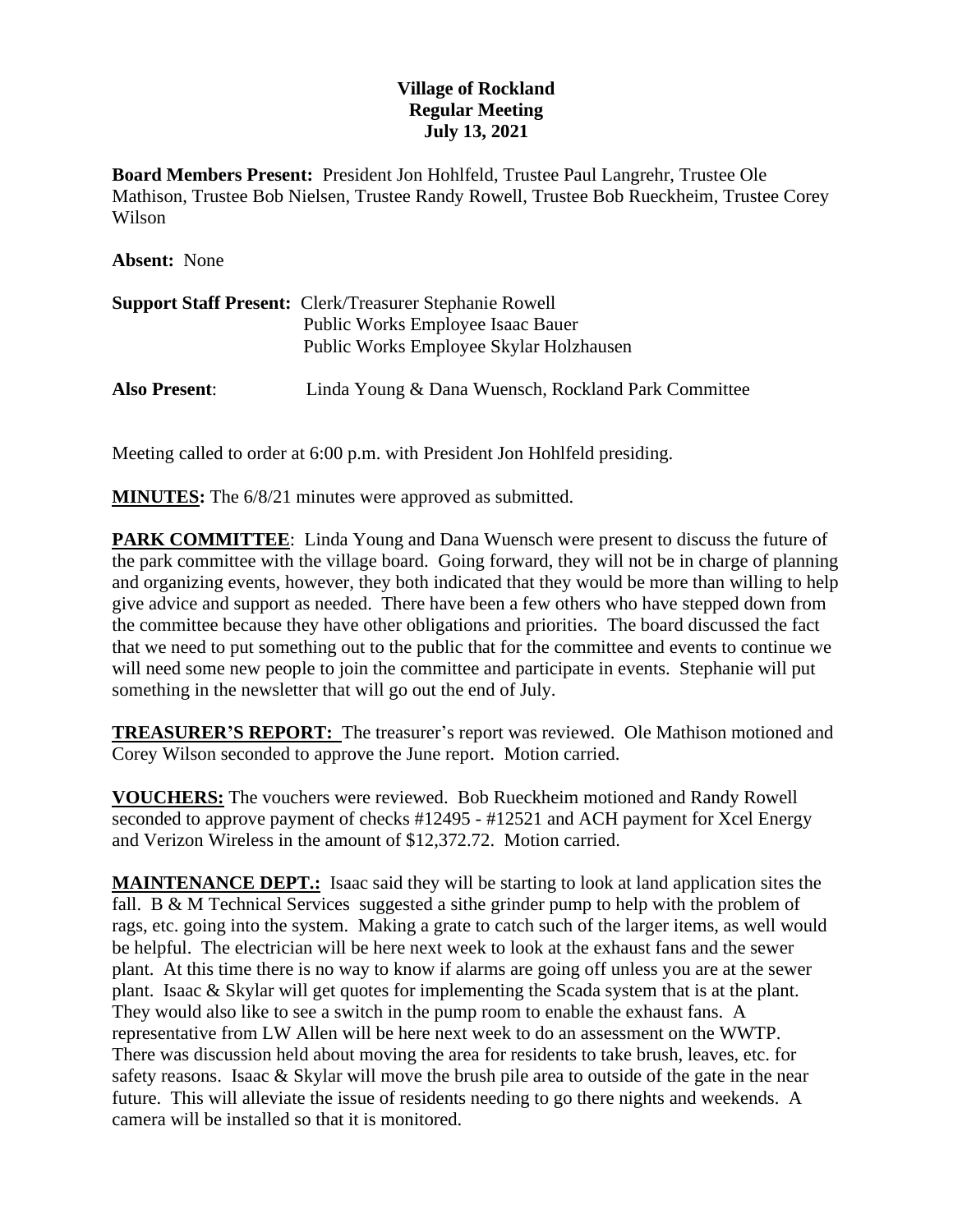**BEEKEEPING ORDINANCE:** The beekeeping ordinance was read. Ole Mathison motioned and Randy Rowell seconded to strike the word bees from current village ordinance chapter 6 paragraph V and adopt the new beekeeping ordinance chapter 6 paragraph VII, effective immediately. Motion carried.

VIII. BEEKEEPING (07/2021) Residents may own, keep or harbor honeybees for personal use subject to the provisions of the Code. A. License Requirement:1. Any person who owns, keeps, or harbors bees in the Village shall obtain a license prior to January 1 of the first year or within 30 days of acquiring the bees. The term of a license commences on January 1 of the year of application and ends December 31 of the fifth year of the licensure period. Residents deciding to own, keep or harbor bees for successive years must obtain a new license for each five-year term. 2. First time applicants must receive written approval from not less than 50 percent of the owner-occupied neighboring property owners whose property is within 100 feet of the applicant's property lines prior to approval of said license by the Village Board. If the applicant fails to obtain written consent as provided herein, then the license shall only be granted by an affirmative supermajority vote of three-fourths of the Village Board. The neighboring property owners shall be notified via mail by the Village Clerk of the opportunity to object in person or in writing and no less than five business days prior to the Village Board meeting. 3. Applications shall be made to the Village Clerk and the fee for the license shall be in the amount established by resolution. 4. The Village Treasurer shall collect the fee prior to application or renewal. 5. The Village of Rockland and its board members may revoke a license if there are three or more violations within any consecutive twenty-four-month period of this or any other section of this Code. 6. All applicants must notify the owner or operator of the property if the applicant is not the owner or operator. Additionally, all applicants must notify the other occupant of a two-family dwelling if the occupant is not the owner. Notification is not required for renewal of a permit. 7. For renewal applications, licenses may be obtained by approval of the Village President without Village Board approval. B. Location: The apiary shall be located in the rear yard or side yard at least 25 feet from primary buildings on abutting lots and ten feet from public sidewalks. C. Flyway barrier: The flyway barrier shall consist of a wall, fence, dense vegetation, or a combination thereof, such that honeybees will fly over rather than through the material to reach the colony. The flyway barrier does not surround the entire property. 1. Except as otherwise provided in this ordinance, in each instance where a colony is kept less than 25 feet from a property line of the lot upon which the apiary is located, as measured from the nearest point on the hive to the property line, and any entrances to the hive faces that lot line, the beekeeper shall establish and maintain a flyway barrier six feet in height. If a flyway barrier of dense vegetation is used, the initial planting may be four feet in height, so long as the vegetation normally reaches six feet in height . The flyway barrier must continue parallel to the property line of the lot upon which the apiary is located for ten feet in either direction from the hive. 2. A flyway barrier is not required if the property adjoining the property upon which an apiary is located is undeveloped, zoned agricultural or industrial, or is a wildlife management area or naturalistic park land with no trails located within 25 feet of the apiary. 3. A flyway barrier is not required if the hives are located on the roof of a structure containing at least one full story, provided all hives are located at least five feet from the side of the structure and at least 15 feet from any adjacent and occupiedstructure. D. Colony Density: No person is permitted to keep more than two colonies on any lot within the Village, except on lots of five acres or more where no more than four colonies may be kept. E. Liability: Beekeeper shall assume any and all liability for their bees and therefore are advised to determine whether their homeowners or renters insurance covers bees, and secure additional insurance if necessary. F. Unlawful Conduct: 1. Notwithstanding compliance with the various requirements of this ordinance, it shall be unlawful for any beekeepers to keep any colony or colonies in such a manner or of such disposition as to cause any unhealthy condition, interfere with the normal use and enjoyment of human or animal life of others or interfere with the normal use and enjoyment of any public property or property of others. 2. It shall be unlawful for any beekeeper to own, keep or harbor any exotic strain of bees, such as any African or Africanized honeybees, or any developed strain of bee not known to be normally present in the State that may present a hazard to beekeeping and/or the public. 3. Notwithstanding compliance with the various requirements of this ordinance, it shall be unlawful for any person to maintain an apiary or to keep any colony on any property in a manner that threatens public health or safety, or creates a nuisance. 4. If an investigation from the Village reveals that the use of bees is in violation of this section or any other section of this Code, the Village shall have authority to require the owner or user of the property to fix, abate, or alleviate the problem. G. Standards of Practice: 1. Honeybee colonies shall be kept in hives with removable frames, which shall be kept in sound and usable condition. 2. Each beekeeper shall ensure that a convenient source of water is available to the colony continuously between March 1 and October 31 of each year. The water shall be in a location that minimizes any nuisance created by bees seeking water on neighboring property and shall not be permitted to become stagnant. 3. Each beekeeper shall ensure that no wax comb or other material that might encourage robbing by other bees are left upon the grounds of the apiary lot. Such materials once removed from the site shall be handled and stored in sealed containers, or placed within a building or other insect-proof container. 4. For each colony permitted to be maintained under this section, there may also be maintained upon the same apiary lot, one nucleus colony in a hive structure not to exceed one standard nine and five-eighths-inch depth ten-frame hive body with no supers (where the surplus honey is stored). 5. Beekeepers are advised to pursue coursework through the La Crosse Area Beekeepers Association or similar educational source. H. Maintenance: Each beekeeper shall maintain his beekeeping equipment in good condition, including keeping the hives painted and securing unused equipment from weather, potential theft or vandalism, and occupancy by swarms. Attracting a swarm,even if the beekeeper is not intentionally keeping honeybees, shall be a violation of this section. The beekeeper will have 30 days from the time of any complaint to bring the hive/hives into compliance

**CLASS B FERMENTED MALT BEVERAGE LICENSE**: The Rockland Stop & Go is in the process of being sold to new owners. The closing will take place on July 23, 2021 with the new owners taking possession on July 23<sup>rd</sup>. Corey Wilson motioned and Ole Mathison seconded to approve the application for Class "B" Fermented Malt Beverage License to Millston Quick Stop, LLC doing business as Rockland Stop & Go, effective July 23, 2021 through June 30, 2022. Motion carried.

**TOBACCO LICENSE**: Ole Mathison motioned and Bob Rueckheim seconded to approve the license application to sell tobacco products to Millston Quick Stop, LLC doing business as Rockland Stop & Go., effective July 23, 2021 through June 30, 2022. Motion carried.

**OPERATOR LICENSE**: Ole Mathison motioned and Bob Rueckheim seconded to approve the operator's license application for Ben Schaitel, one of the owner's of the Millston Quick Stop,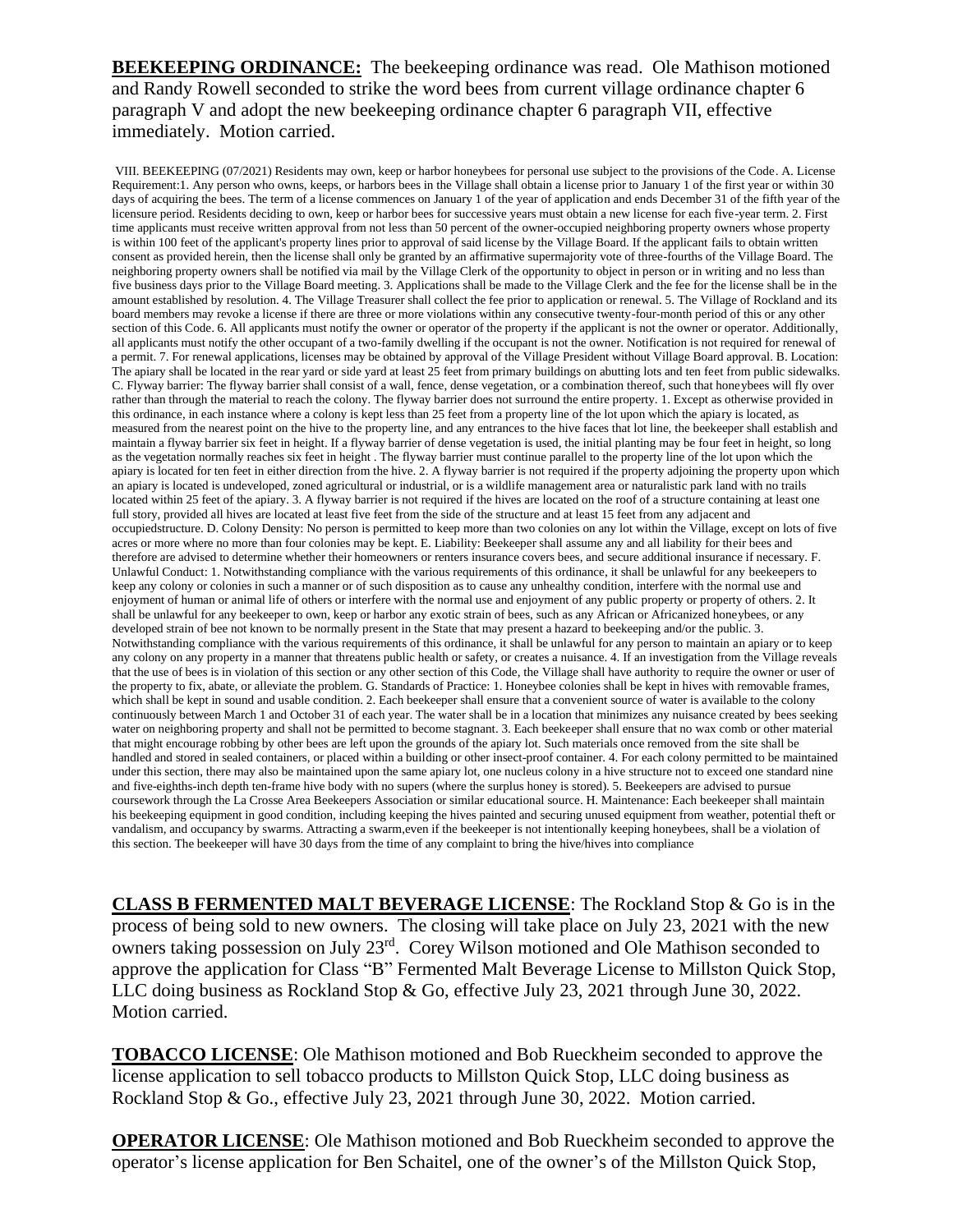LLC doing business as Rockland Stop & Go, effective July 23, 2021 through June 30, 2022. Motion carried.

The following licenses that were issued on July 1, 2021 have been relinquished due to the sale of the Rockland Stop & Go:

Class "B" Fermented Malt Beverage License #21-01 issued to Rockland Stop & Go, Inc. Tobacco License # 2021-1 issued to Rockland Stop & Go, Inc. Operator's Licenses issued to: Debra A. Higley (2022-3) and Samuel O. Higley (2022-2).

**SICK LEAVE**: Corey Wilson motioned and Randy Rowell seconded to add Chapter 6, paragraph 18 to the current employee handbook to read as follows: Sick Leave after an employee gives notice to employer to end their employment will be relinquished unless a doctor's note is provided and verified. Motion carried.

**MEETING DATES**: The September regular board meeting will be held on Tuesday, August  $31<sup>st</sup>$  at 6:00 p.m. instead of September  $14<sup>th</sup>$ , due to an employee vacation and an ordinance meeting is scheduled for Tuesday, September 14<sup>th</sup> at 6:00 p.m.

**ADJOURNMENT**: Corey Wilson motioned and Randy Rowell seconded to adjourn. Motion carried. Meeting adjourned at 8:33 p.m.

Respectfully submitted,

Stephanie Rowell Village Clerk